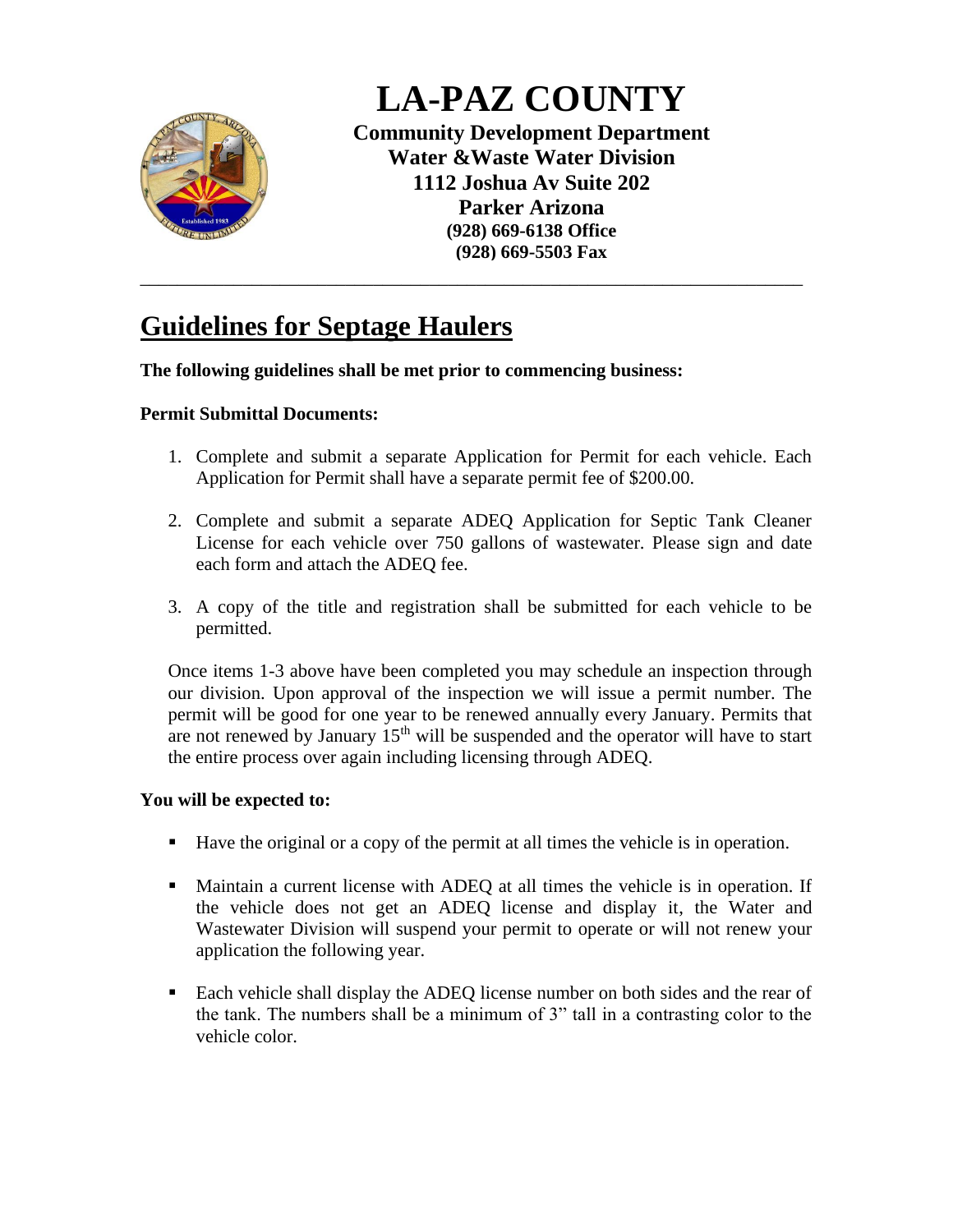**Illegal Wastewater Disposal/Dumping** is a criminal offense and will result in the revocation of the permit to operate and prosecution under ARS 36-601.

#### **Attached Documents/Checklist:**

- □ La Paz County Application for Permit
- ADEQ Application for Septage Hauler License
- □ Solid/Septic Waste Manifest

#### **Submittal Checklist:**

- $\Box$  Copy of the each vehicle title, Arizona Department of Motor Vehicle Registration and current license plate number of the septic vehicle(s).
- Certificate of Insurance naming **La Paz County** *and* **Allied Waste as an additional insured** on your vehicle insurance policy relating to spills, etc.; Minimum policy amount: \$300,000
- $\Box$  Current contact information for your company to include company name, (if company name is a DBA please provide parent company name), contact name and 24 hr phone number, billing address and company telephone number.